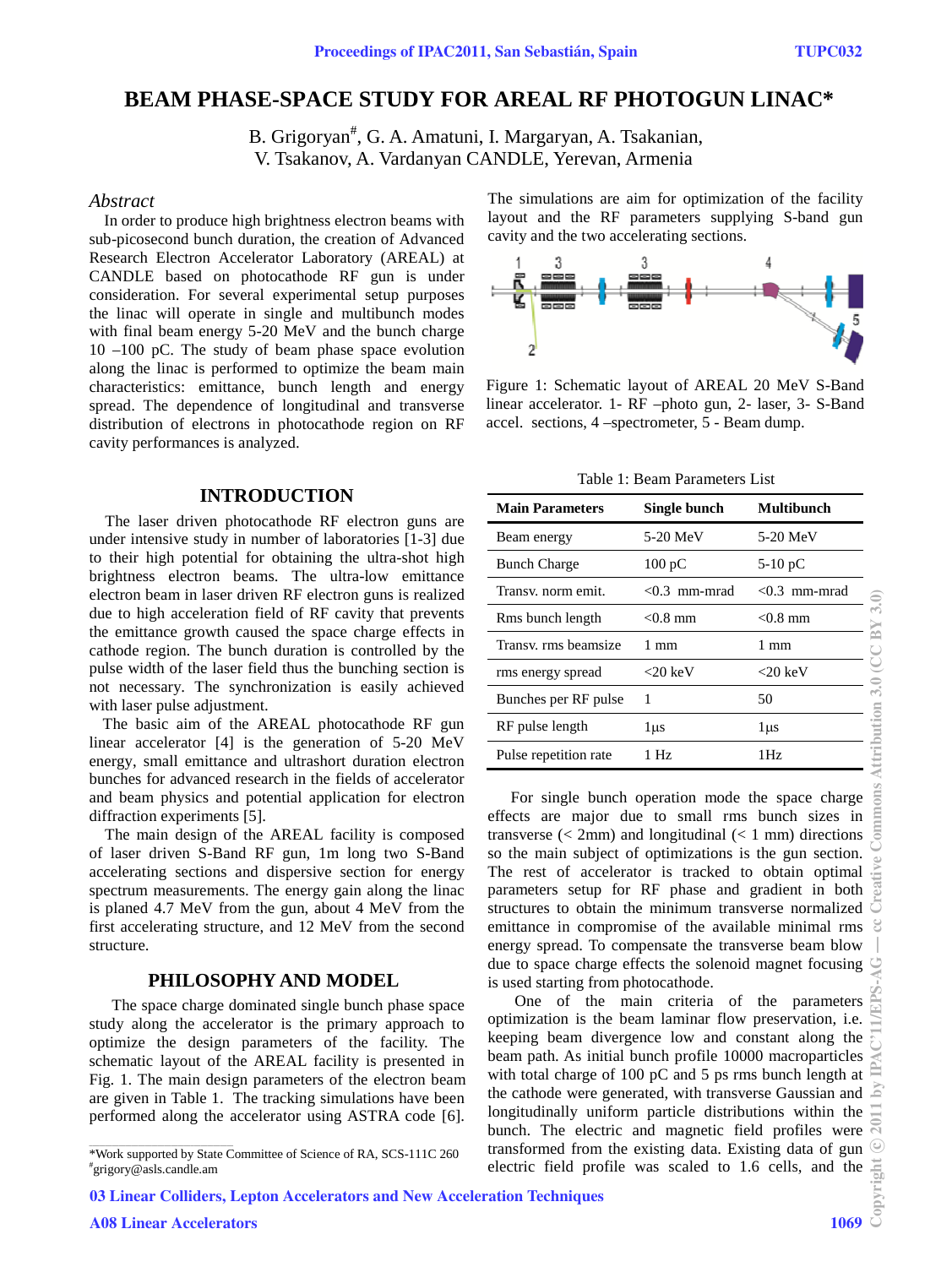solenoid magnet length was scaled from 30 to 15 cm. The number of cells for travelling wave accelerating section is 24 including two coupler cells.

For simulations the following philosophy is kept:

- The optimum gun RF phase and gradient for the best capture of emitted electrons with the minimal energy spread at the entrance of the first accelerating structure.
- The optimum magnetic field of solenoid to get smooth focusing
- The minimum of the energy spread at the end of linac by tuning RF phase of accelerating structures.
- The minimum transverse normalized emittance along the linac.

The bunch length of 5 ps is about 12 degree of 3GHz RF phase, thus smaller gradient and off-crest RF phase of the first accelerating structure is considered to preserve the linear rotation of longitudinal phase space.

# **SIMULATION RESULTS**

For the preliminary design of the AREAL facility numerous simulations have been performed to optimize the RF parameters at the gun and accelerating sections. The RF parameters have been optimized for the facility single bunch operation mode from the optimal beam emittance and energy spread points of view.

The gun gradient scan was performed to get the minimum transverse emittance and energy spread at the gun exit. The results of the simulations for the electron beam transverse emittance at the gun exit versus the cavity RF gradient are presented in Fig. 2. The optimum with the space charge effects is achieved for the RF gradient of about 80-90 MV/m.



Figure 2: Transverse emittance at the gun exit versus the acceleration gradient in RF cavity. The results with (red) and without (blue) space charge effects are shown.

Figure 3 shows the beam rms energy spread versus RF gradient at the gun exit. With the space charge effects the minimum rms energy spread is achieved for the acceleration gradient of about 90 MV/m. Thus the optimal gradient of 90MV/m in RF cavity is foreseen to obtain the minimum normalized beam emittance and the minimum rms energy spread.

The impact of space charge forces on transverse emittance and energy spread is studied by comparing simulation results with and without space charge effects (Figs. 2, 3).



Figure 3: The beam RMS energy spread at the gun exit versus acceleration gradient. The results with (red) and without (blue) space charge effects are shown.

The simulations were performed to obtain the minimum emittance and energy spread at the position of 0.25 cm from photocathode (the location of gun exit flange) by scanning the RF acceleration field phase. The RF phase scan is performed with and without magnetic field of the main focusing solenoid. The dependences of the beam normalized emittance and rms energy spread versus gun RF phase are presented in Fig. 4. The optimal operating RF phase for gun is chosen 32 degree which is a compromise of the minimum emittance and energy spread at the RF gun exit.



Figure 4: Gun RF phase scan. Normalized emittance and rms energy spread at 0.25m from photocathode.

For the single bunch rms energy spread in tracking calculations both correlated and uncorrelated contributions are taken into account. Since the dispersive bunch compression is not foreseen in the design the uncorrelated energy spread contribution will decrease with increasing the beam energy. The correlated energy spread induced due to RF voltage and wakefields in accelerating sections has been optimized by off-crest particle acceleration. The gun focusing solenoid magnet is adjusted to have laminar beam flow, i.e. smooth focusing. For that value of solenoid magnetic field the

03 Linear Colliders, Lepton Accelerators and New Acceleration Techniques